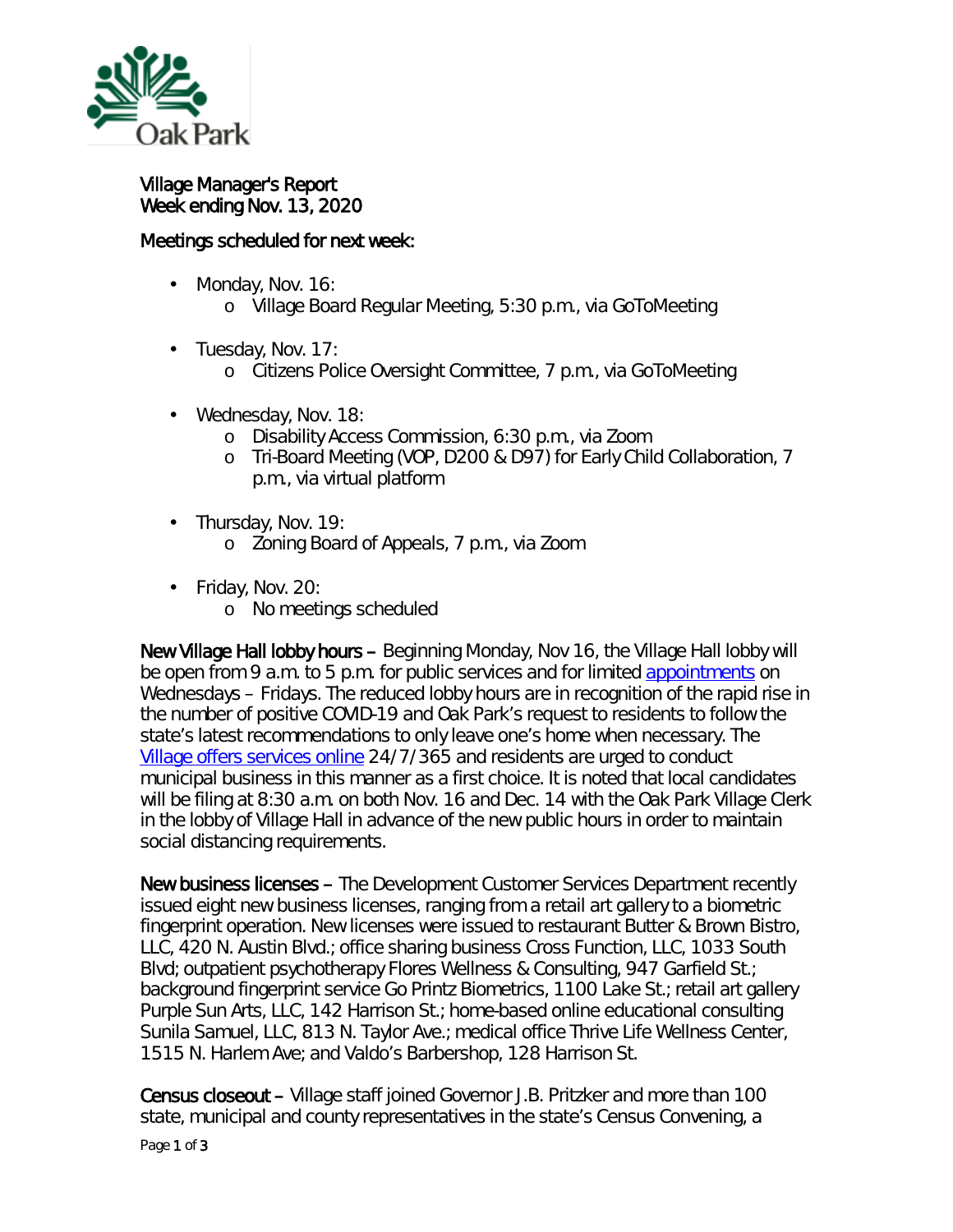virtual gathering to provide a close-out report on Illinois' 2020 Census efforts. Census tabulation efforts in Oak Park and Illinois resulted in a 71.4 percent self-response rate. Illinois had the highest Census self-response rate of the 10 most populous states, surpassing California, Michigan, Ohio and Pennsylvania. In spite of the COVID-19 pandemic, indications are that the Census Bureau's non-response follow-up work increased Illinois' overall participation rate to 99.6 percent. By law, the Census Bureau must provide final results to the President by the end of the year.

Unemployment benefit fraud alert - Oak Park Police report that dozens of residents have reported being the victim of fraudulent unemployment insurance claims made in their name with the **Illinois Department of Employment Security (IDES)**. Police are warning anyone who has received a debit card or an unemployment insurance finding letter and did not file for benefits, or if their employer notifies them that an unnecessary claim has been filed, to contact IDES promptly to report it. Reports can filed [either online](http://r20.rs6.net/tn.jsp?t=xhzoabbbb.0.0.qdcllmmab.0&id=preview&r=3&p=https%3A%2F%2Fwww2.illinois.gov%2Fides%2FPages%2FReporting_Unemployment_Insurance_Fraud.aspx) or by calling 800.814.0513. Ways to safeguard one's identity are offered in a [tip sheet posted on the Village website.](http://r20.rs6.net/tn.jsp?t=xhzoabbbb.0.0.qdcllmmab.0&id=preview&r=3&p=https%3A%2F%2Fwww.oak-park.us%2Fsites%2Fdefault%2Ffiles%2Fpolice%2Ftips%2F2020-11-05_identity_theft_prevention_tips.pdf)

Lake Street update – With the intersection of Lake and Euclid avenues closed, crews made short work of removing the old pavement, installing the remaining utilities and placing the new pavement sub-grade. New curb and the pavement binder course were expected to be installed by this week as well, with bluestone sidewalk installation to continue between Oak Park and Euclid avenues through next week. Preparations also are underway to place the final surface pavement from Forest Avenue to Euclid by the end of next week. Finishing touches including the pavement striping, landscaping and street furniture should wrap up by Thanksgiving. ComEd's reconstruction of an underground equipment vault near 1018 Lake St. has blocked pedestrian traffic on this short section of Lake Street, but concrete for the vault's new walls and roof are expected to be poured week and all work completed by Nov. 22. Lake Street project updates are posted regularly at [www.betterlakestreet.com](http://www.betterlakestreet.com/) and questions are accepted via email to [info@betterlakestreet.com.](mailto:info@betterlakestreet.com)

Diabetes prevention month – The Oak Park Health Department is promoting healthy living choices this month as part of [American Diabetes Month.](https://www.diabetes.org/community/american-diabetes-month) Diabetes is one of the leading causes of disability and death in the United States, public health officials say. The [CDC also includes diabetes as an underlying health condition](https://www.cdc.gov/coronavirus/2019-ncov/need-extra-precautions/people-with-medical-conditions.html#diabetes) that could put someone at an increased risk for severe illness from the virus that causes COVID-19. [Click here to read more…](https://www.oak-park.us/news/healthy-living-can-lower-risk-diabetes)

Miscellaneous construction updates – Resurfacing-related activities are now underway on Greenfield Street from Linden Avenue to Columbian Avenue; Superior Street from Harvey Avenue to Lombard Avenue; and Austin Boulevard from Lake Street to Chicago Avenue. The corners at various intersections also will be brought into compliance with the American's with Disabilities Act. Crews began pulling cable through the new fiber optic ring conduit system this week. They are working clockwise around the ring and should start splicing the cables the week of Thanksgiving as this critical major technology infrastructure upgrade nears completion.